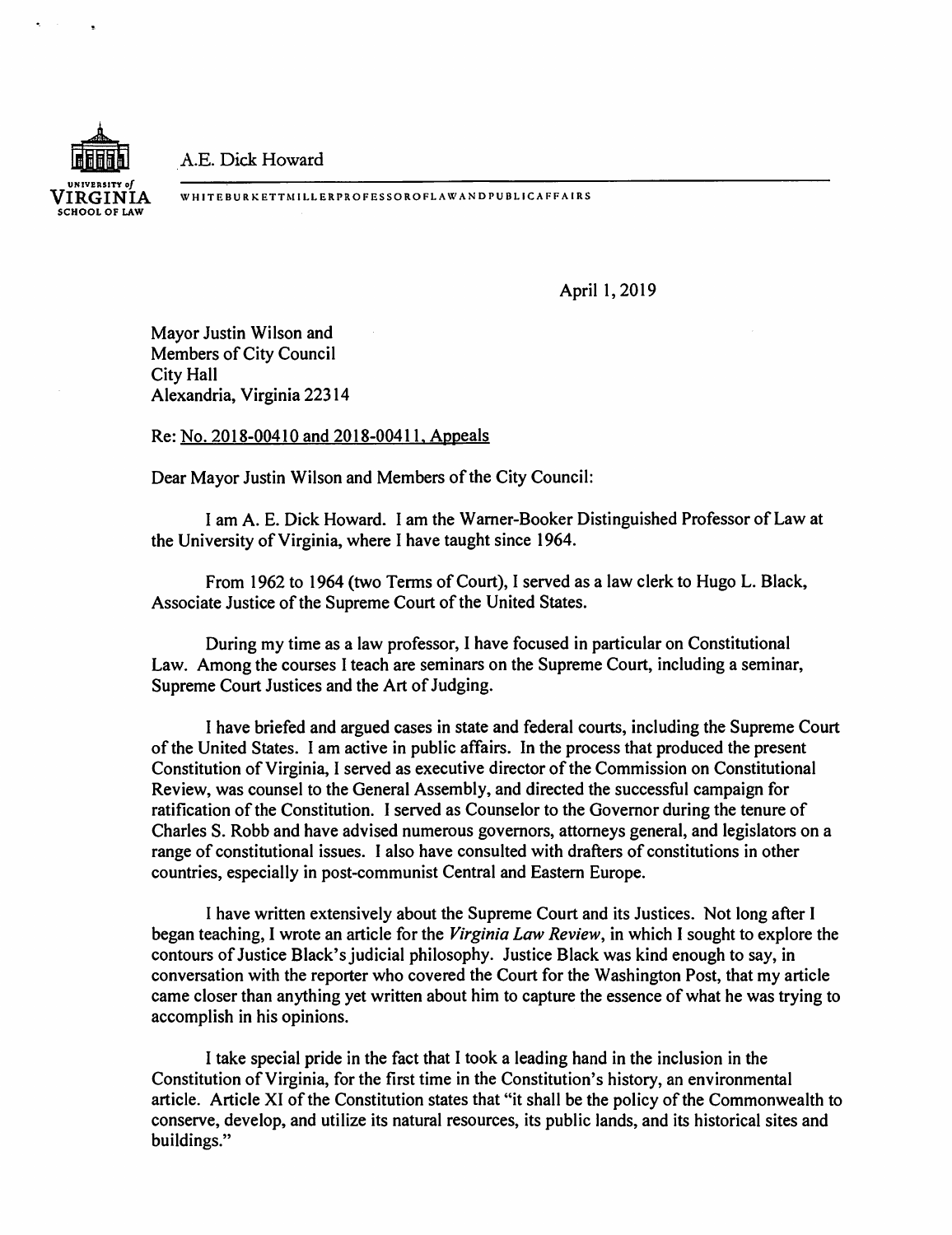I am intimately familiar with Old Town Alexandria. During the time I was a law clerk to Justice Black, I lived at 315 S. Pitt Street – a few blocks from Justice Black's house. My wife and I regularly attended services at St. Paul's Episcopal Church (also on S. Pitt Street). I was active in community affairs, including the neighborhood association. All these years later, I still cherish the time I spent living in Old Town Alexandria.

I have vivid recollections of Justice Black's house. I spent hours there (especially on weekends), where Justice Black and I compared notes on petitions for certiorari, worked on drafts of his opinions, and had long conversations about law and life. Sometimes we worked in his library. There, in moments of relaxation, I would pull books from his shelf. One of the best-read Justices in the history of the Supreme Court, Justice Black built an amazing library, especially rich in history- Polybius and Tacitus, Gibbon and Carlyle, the teachings of Whig history.

In good weather, we would sit in his garden. In a town where open space was at a premium, Justice Black took special pride and pleasure in the garden, tennis court, and greensward. When I was his clerk, he had not yet created an historic preservation easement (Virginia's historic preservation law was not enacted until 1966). But, even when I clerked for him, he was already voicing his hope that the gracious environment he had created – house and garden -would be preserved as an important part of Alexandria's historic heritage. "Dick," he said, "this place is a little piece of Eden."

The Hugo Black house is one of Alexandria's most handsome residences. It is important in its own right. But it is important, above all, because of the Justice who lived there.

Hugo L. Black was one of the giants of the Supreme Court. In terms of his influence on the Court and its opinions, he ranks with a handful of the truly great Justices in the Court's history. He stands with figures like John Marshall, Oliver Wendell Holmes, Louis Brandeis, and William Brennan who have genuinely shaped the Court's jurisprudence.

No Justice in any period has been a greater defender of the First Amendment and freedom of expression. His concurring opinion in *New York Times v. United States,* the Pentagon Papers case, is a classic exposition of why the free flow of ideas and information is a staple of a free society.

Justice Black will always be remembered for his effort to have the guarantees of the Bill of Rights enforced against the states by way of the Fourteenth Amendment. He was never successful in persuading his colleagues to agree to wholesale "incorporation" of all of the Bill of Rights - he called them the "great thou shall nots" - to the states. But one by one, nearly all of those rights have now been applied to the states – eloquent testimony to Hugo Black's influence.

Back in his home state of Alabama, Hugo Black had seen miscarriage of justice, especially against blacks, in the course of criminal law. A landmark of his Supreme Court opinions is *Gideon v. Wainwright,* holding that in felony cases a state must provide counsel to a defendant who is unable to hire one.

True to the markers laid down by Thomas Jefferson and James Madison, Justice Black enforced the constitutional separation of government and religion. In *Everson v. Board of Education,* he wrote the first opinion holding that the First Amendment's Establishment Clause applied to the states. Then he went on to write such landmark opinions as *Torcaso v, Watkins*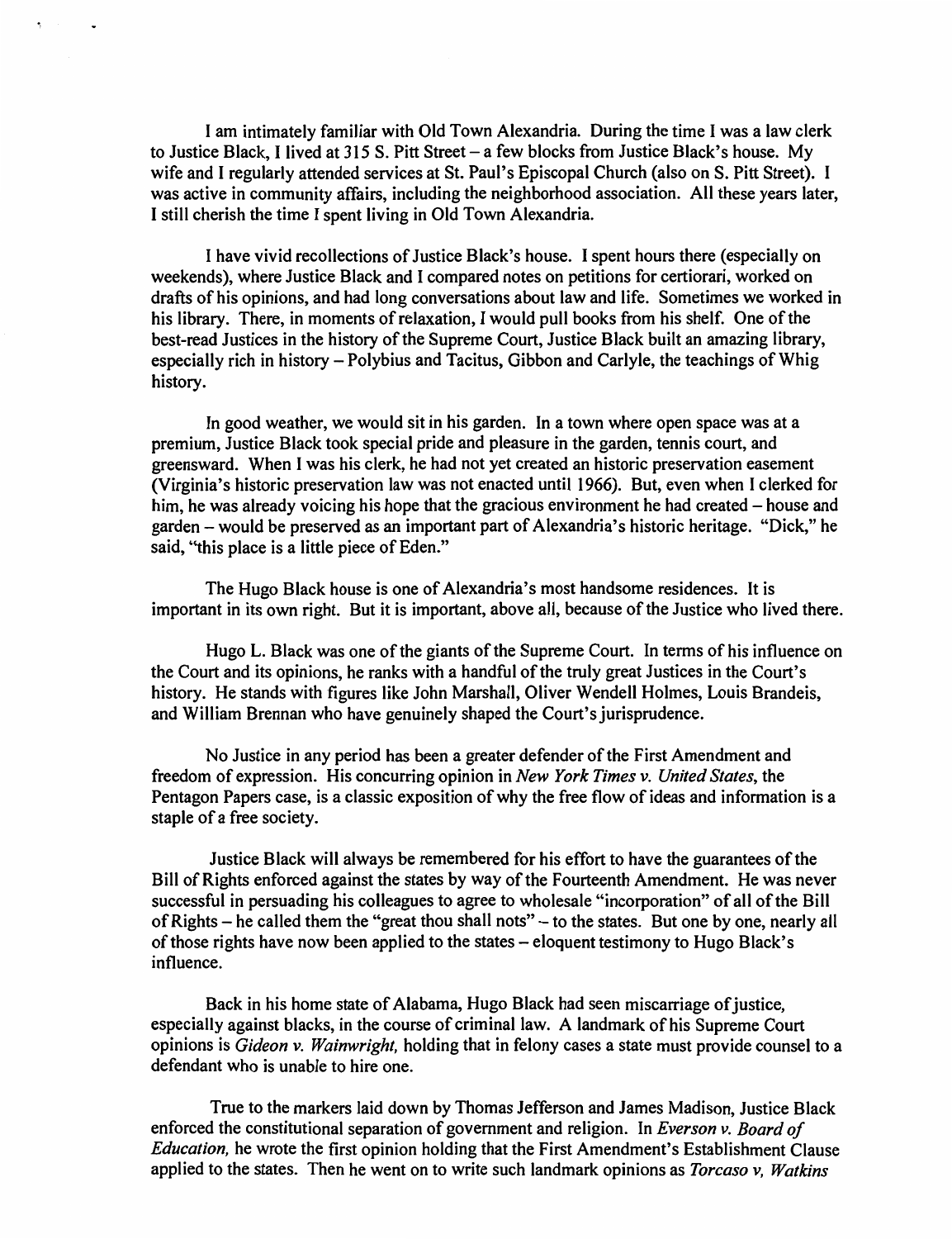(1961), holding that religious tests many not be used to decide who holds public office, and *Engel v. Vitale* (1962), declaring that the state may not compel the recitation of a statecomposed prayer in schools.

Recalling the promise of *Brown v. Board of Education* (1954), Justice Black wrote the majority opinion in *Griffin v. School Board of Prince Edward County* (1964), ordering the County to reopen and fund public schools which had been closed during the era of"Massive Resistance" in Virginia.

American democracy has been strengthened by Hugo Black's opinion in *Wesberry v. Sanders* (1961), holding the Constitution's command that the House of Representatives be elected "by the People" requires that congressional districts be equal in population. The Court soon thereafter held that the principle of one person, one vote applied as well to state legislative districts, opinions in which Justice Black joined.

One could add other examples, but you get the point. Here was a Justice who left his imprint across the board in important areas of the law, especially in cases interpreting and applying the Constitution. Hugo Black read the kinds of books the nation's founders read. He practiced law at the grass roots back in Alabama. He served in the United States Senate, where he was one of the leaders in shaping the New Deal. He understood human nature. Finally, he brought all this experience and these strengths to his long service on the Supreme Court.

The house in Alexandria is more than simply the house where a Supreme Court Justice lived. It was the home, for years, of one of the most influential figures in American history. Moreover, it is a house in which Hugo Black took a personal interest, especially in its conservation and preservation.

Not many American cities are blessed with a house like the house on South Lee Street. I join others in Alexandria and elsewhere in hoping that you will act to preserve that heritage.

Sincerely,<br>all TH wal

A. E. Dick Howard